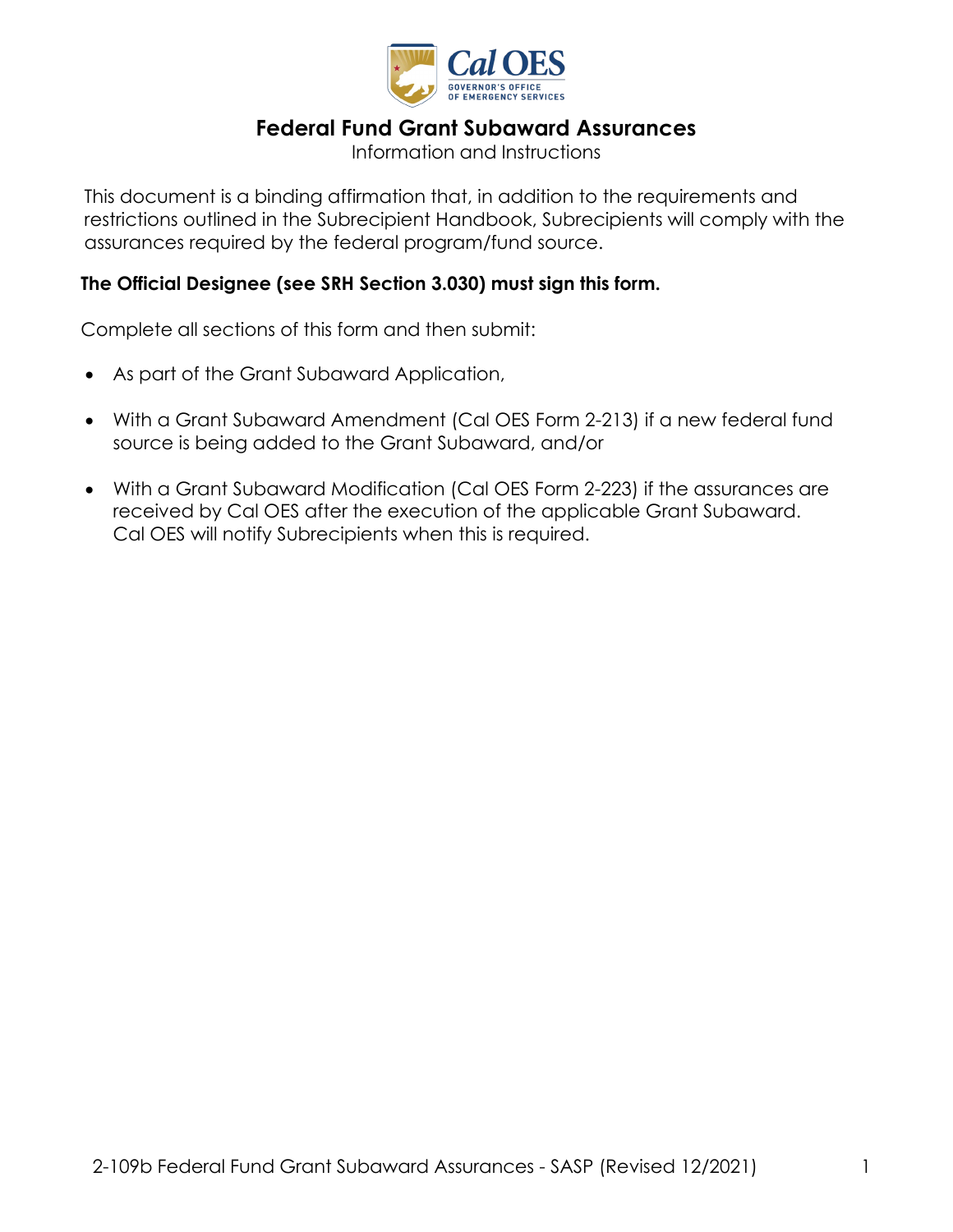

## **Federal Fund Grant Subaward Assurances Sexual Assault Services Formula Program**

Subrecipient:

|         | Cal OES Program Name | Grant<br>Subaward # | <b>Grant Subaward</b><br>Performance Period |
|---------|----------------------|---------------------|---------------------------------------------|
| . .     |                      |                     |                                             |
| ⌒<br>z. |                      |                     |                                             |
| 3.      |                      |                     |                                             |
| 4.      |                      |                     |                                             |
| 5.      |                      |                     |                                             |
| O.      |                      |                     |                                             |

Subrecipients agree to adhere to the following and ensure these assurances are passed down to Second-Tier Subrecipients.

#### **1. Required Audits and Financial Statements (SRH Section 14.005)**

 Subrecipients expending \$750,000 or more in federal funds annually must comply with the single audit requirement established by the Federal Office of Management and Budget (OMB) Uniform Guidance 2 CFR Part 200, Subpart F and arrange for a single audit by an independent Certified Public Accountant (CPA) firm annually. Audits conducted under this section will be performed using the guidelines established by the American Institute of Certified Public Accountants (AICPA) for such audits.

☐ Subrecipient expends \$750,000 or more in federal funds annually.

☐ Subrecipient does not expend \$750,000 or more in federal funds annually.

#### **2. Requirements of the Award; Remedies for Non-compliance or for Materially False Statements**

The conditions of this award are material requirements of the award. Compliance with any assurances or certifications submitted by or on behalf of the Subrecipient that relate to conduct during the period of performance also is a material requirement of this award.

By signing and accepting this award on behalf of the Subrecipient, the authorized Subrecipient official accepts all material requirements of the award, and specifically adopts, as if personally executed by the authorized Subrecipient official, all assurances or certifications submitted by or on behalf of the Subrecipient that relate to conduct during the period of performance.

2-109b Federal Fund Grant Subaward Assurances - SASP (Revised 12/2021) 2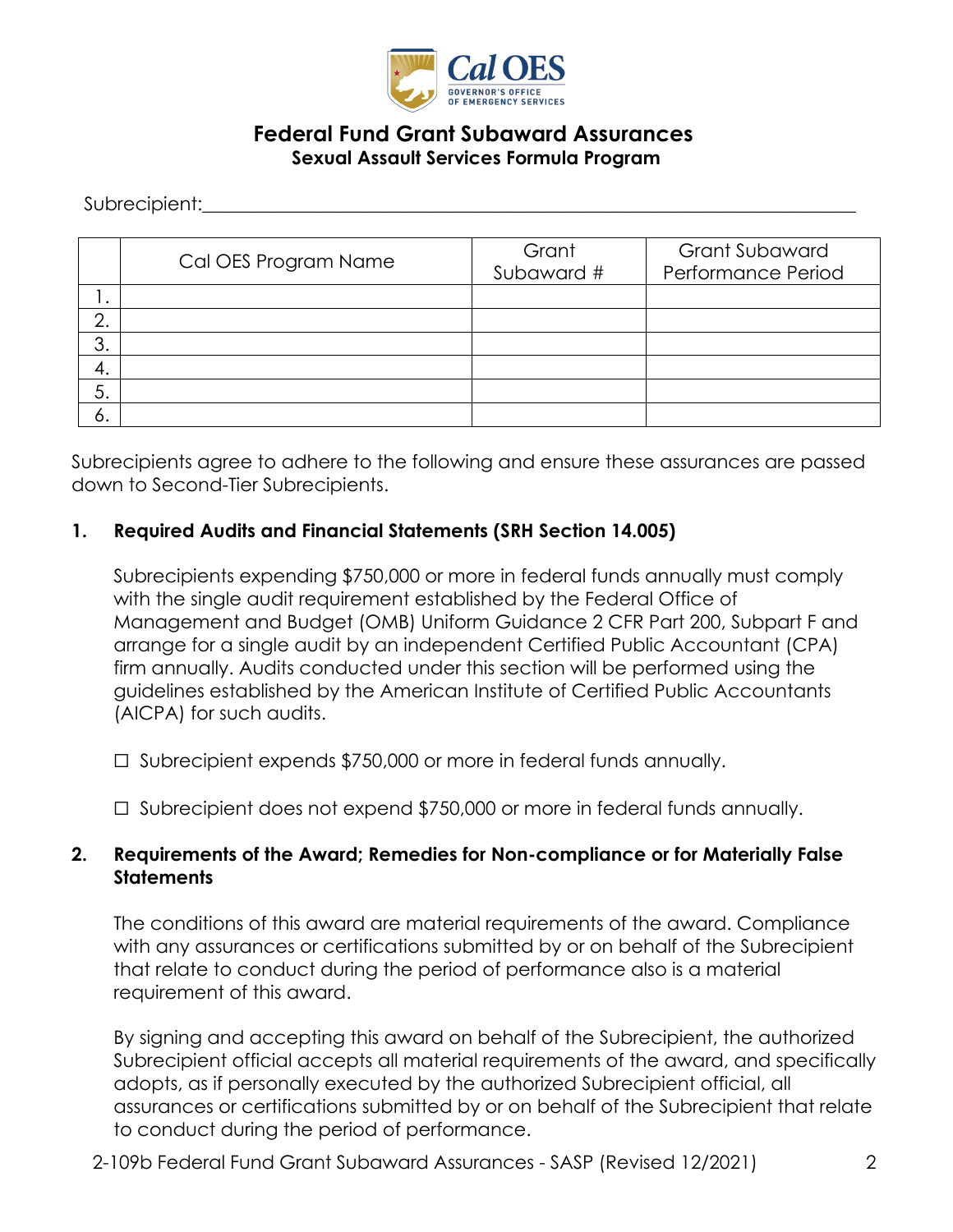Failure to comply with any one or more of these award requirements -- whether a condition set out in full below, a condition incorporated by reference below, or an assurance or certification related to conduct during the award period -- may result in the Office on Violence Against Women (OVW) taking appropriate action with respect to the recipient and the award. Among other things, OVW may withhold award funds, disallow costs, or suspend or terminate the award. DOJ, including OVW, also may take other legal action as appropriate.

Any materially false, fictitious, or fraudulent statement to the federal government related to this award (or concealment or omission of a material fact) may be the subject of criminal prosecution (including under 18 U.S.C. 1001 and/or 1621, and/or 34 U.S.C. 10271-10273), and also may lead to imposition of civil penalties and administrative remedies for false claims or otherwise (including under 31 U.S.C. 3729- 3730 and 3801-3812).

Should any provision of a requirement of this award be held to be invalid or unenforceable by its terms, that provision shall first be applied with a limited construction so as to give it the maximum effect permitted by law. Should it be held, instead, that the provision is utterly invalid or - unenforceable, such provision shall be deemed severable from this award.

### **3. Applicability of Part 200 Uniform Requirements and DOJ Grants Financial Guide**

The Uniform Administrative Requirements, Cost Principles, and Audit Requirements in 2 C.F.R. Part 200, as adopted and supplemented by the DOJ in 2 C.F.R. Part 2800 (together, the "Part 200 Uniform Requirements") and the current edition of the DOJ Grants Financial Guide as posted on the OVW website, including any updated version that may be posted during the period of performance apply to this Grant Subaward.

The Subrecipient also agrees that all financial records pertinent to this award, including the general accounting ledger and all supporting documents, are subject to Cal OES's review throughout the life of the award, during the close-out process, and for three years after submission of the final Federal Financial Report (SF-425) or as long as the records are retained, whichever is longer, pursuant to 2 C.F.R. 200.334, 200.337.

For more information and resources on the Part 200 Uniform Requirements as they relate, see the OJP website at [https://ojp.gov/funding/Part200UniformRequirements.htm.](https://ojp.gov/funding/Part200UniformRequirements.htm)

#### **4. Requirements Related to System for Award Management and Unique Entity Identifier**

Subrecipients (and any Second-Tier Subrecipients) must comply with applicable requirements regarding the System for Award Management (SAM), currently accessible at [https://www.sam.gov/](https://www.sam.gov). This includes applicable requirements

2-109b Federal Fund Grant Subaward Assurances - SASP (Revised 12/2021) 3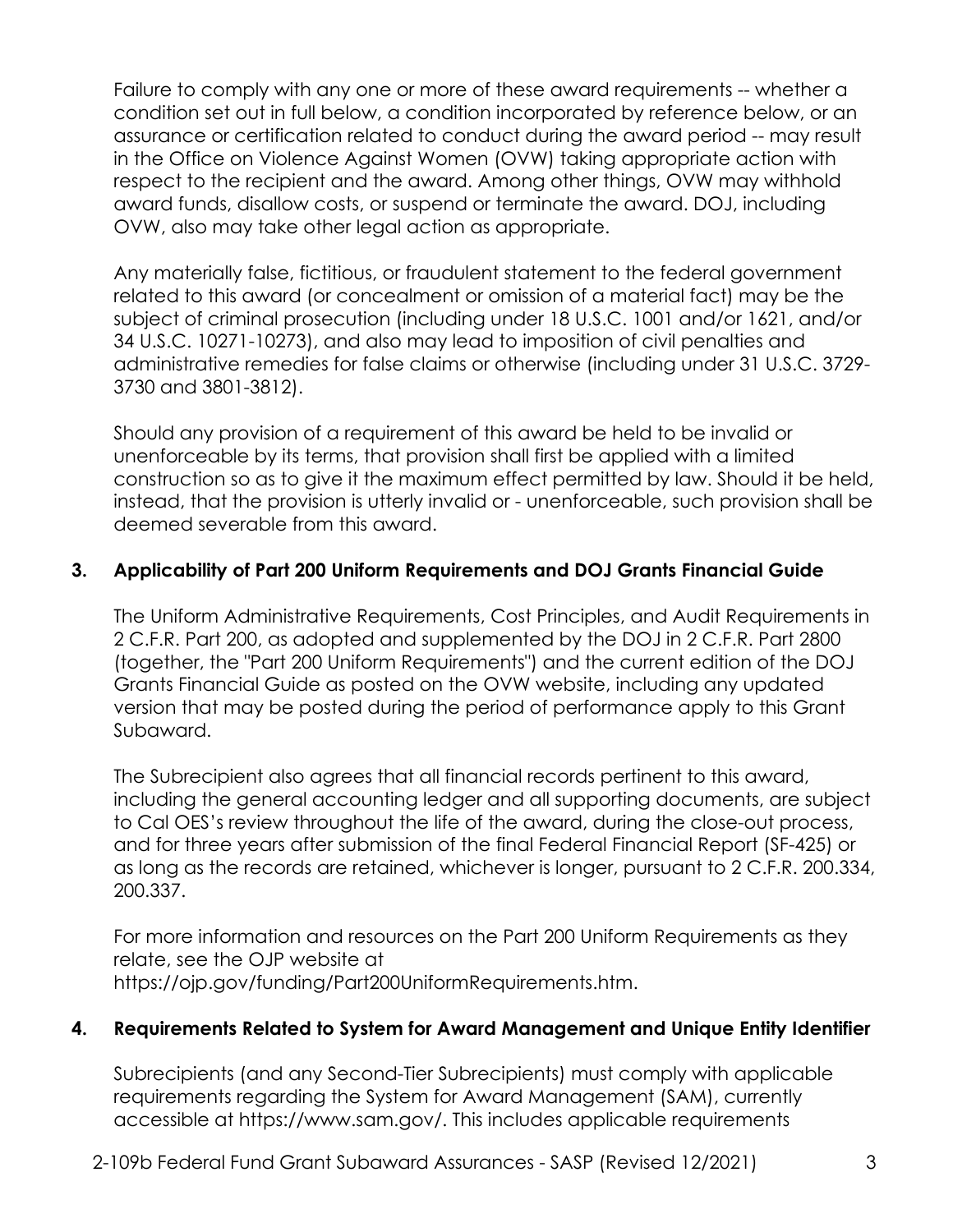regarding registration with SAM, as well as maintaining the currency of information in SAM.

 and provide (to Subrecipients) the unique entity identifier required for SAM Subrecipients also must comply with applicable restrictions for Second-Tier Subawards, including restrictions on Grant Subawards to entities that do not acquire registration.

The details of the Subrecipients' obligations related to SAM and to unique entity identifiers are posted on the OVW website at<https://www.justice.gov/ovw/award>conditions (Award Condition: Requirements related to System for Award Management (SAM) and unique entity identifiers), and are incorporated by reference here.

### **5. Requirement to Report Actual or Imminent Breach of Personally Identifiable Information**

Subrecipients (and any Second-Tier Subrecipients) must have written procedures in place to respond in the event of an actual or imminent "breach" (OMB M-17-12) if they:

- Create, collect, use, process, store, maintain, disseminate, disclose, or dispose of "Personally Identifiable Information (PII)" (2 CFR 200.1) within the scope of an OVW grant-funded program or activity, or
- Use or operate a "Federal information system" (OMB Circular A-130).

Subrecipients (and any Second-Tier Subrecipients) must have breach procedures that must include a requirement to report actual or imminent breach of PII to Cal OES no later than 24 hours after an occurrence of an actual breach, or the detection of an imminent breach.

### **6. Requirements Pertaining to Prohibited Conduct Related to Trafficking in Persons (including reporting requirements and OVW Authority to Terminate Grant Subaward)**

Subrecipients (and any Second-Tier Subrecipients) must comply with all applicable requirements (including requirements to report allegations) pertaining to prohibited conduct related to the trafficking of persons, whether on the part of Subrecipients (and any Second-Tier Subrecipients), or individuals defined (for purposes of this condition) as "employees" of Subrecipients (and any Second-Tier Subrecipients).

The details of the Subrecipients' obligations related to prohibited conduct related to trafficking in persons are posted on the OVW website at <https://www.justice.gov/ovw/award-conditions>(Award Condition: Prohibited conduct by Subrecipients related to trafficking in persons (including reporting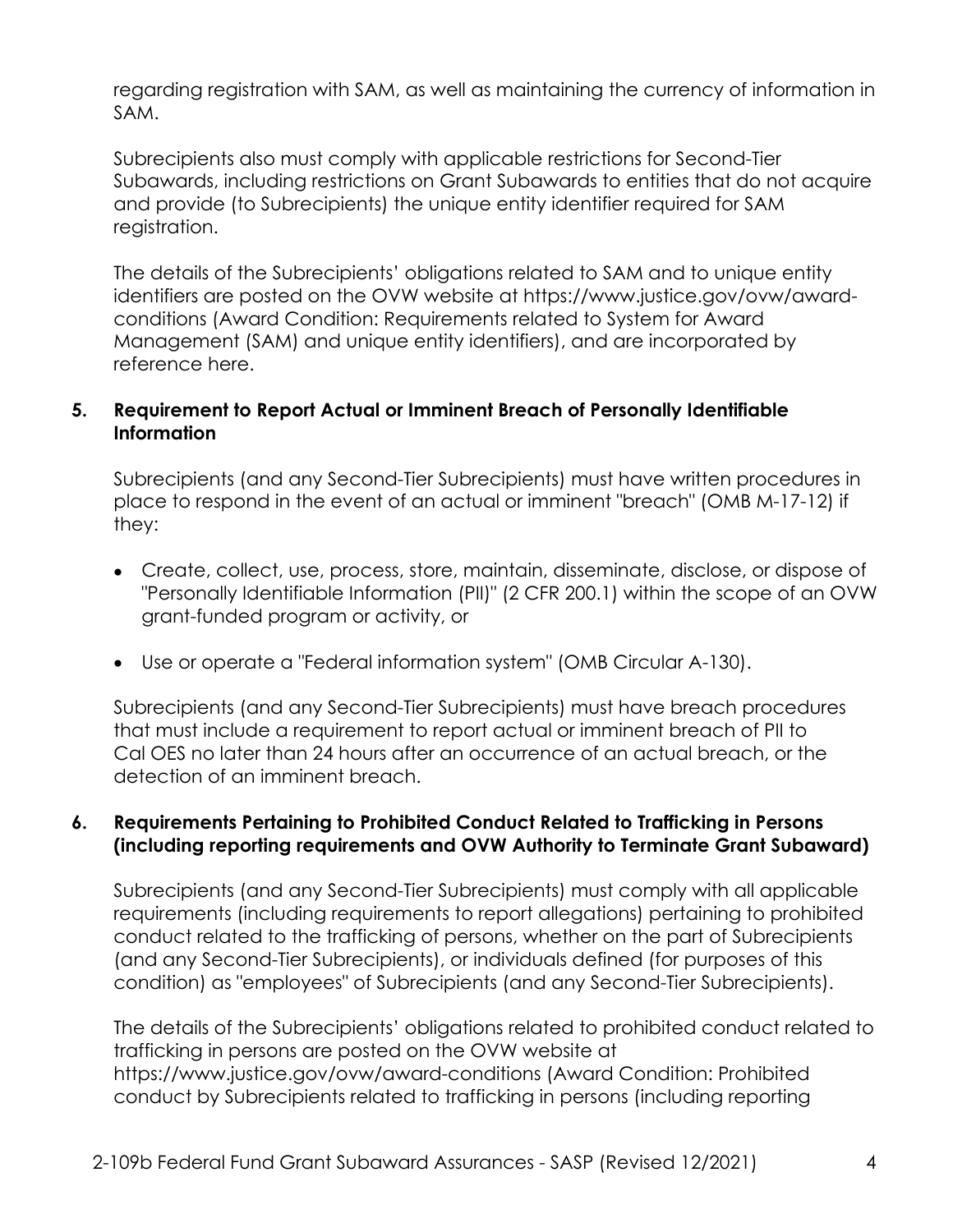requirements and OVW authority to terminate award)), and are incorporated by reference here.

### **7. Determination of Suitability to Interact with Participating Minors**

This condition applies to the Grant Subaward (if it is indicated) when some or all of the activities to be carried out under the Grant Subaward (whether by Subrecipients, or Second-Tier Subrecipients) is to benefit a set of individuals under 18 years of age.

 Subrecipients (and any Second-Tier Subrecipients) must make determinations of suitability before certain individuals may interact with participating minors. This requirement applies regardless of an individual's employment status.

The details of this requirement are posted on the OVW website at <https://www.justice.gov/ovw/award-conditions>(Award condition: Determination of suitability required, in advance, for certain individuals who may interact with participating minors), and are incorporated by reference here.

#### **8. Compliance with Applicable Rules Regarding Approval, Planning, and Reporting of Conferences, Meetings, Trainings, and Other Events**

 laws, regulations, policies, and official DOJ guidance (including specific cost limits, Subrecipients (and any Second-Tier Subrecipients) must comply with all applicable prior approval and reporting requirements, where applicable) governing the use of federal funds for expenses related to conferences (as that term is defined by DOJ), including the provision of food and/or beverages at such conferences, and costs of attendance at such conferences.

Information on the pertinent DOJ definition of conferences and the rules applicable to this Grant Subaward appears on the OVW website at [https://www.justice.gov/ovw/conference-planning.](https://www.justice.gov/ovw/conference-planning)

### **9. OVW Training Guiding Principles**

Subrecipients (and any Second-Tier Subrecipients) agree that they will adhere to the OVW Training Guiding Principle for Grantee and Subgrantees (available at [https://www.justice.gov/ovw/resources-and-faqs-grantees#Discretionary\)](https://www.justice.gov/ovw/resources-and-faqs-grantees#Discretionary) for all training or training materials developed or delivered with these funds.

#### **10. Potential Imposition of Additional Requirements**

 Subrecipients (and any Second-Tier Subrecipients) agree to comply with any additional requirements that may be imposed by the DOJ awarding agency (OJP or OVW, as appropriate) during the period of performance for this Grant Subaward, if Subrecipients are designated as "high-risk" for purposes of the DOJ high-risk grantee list.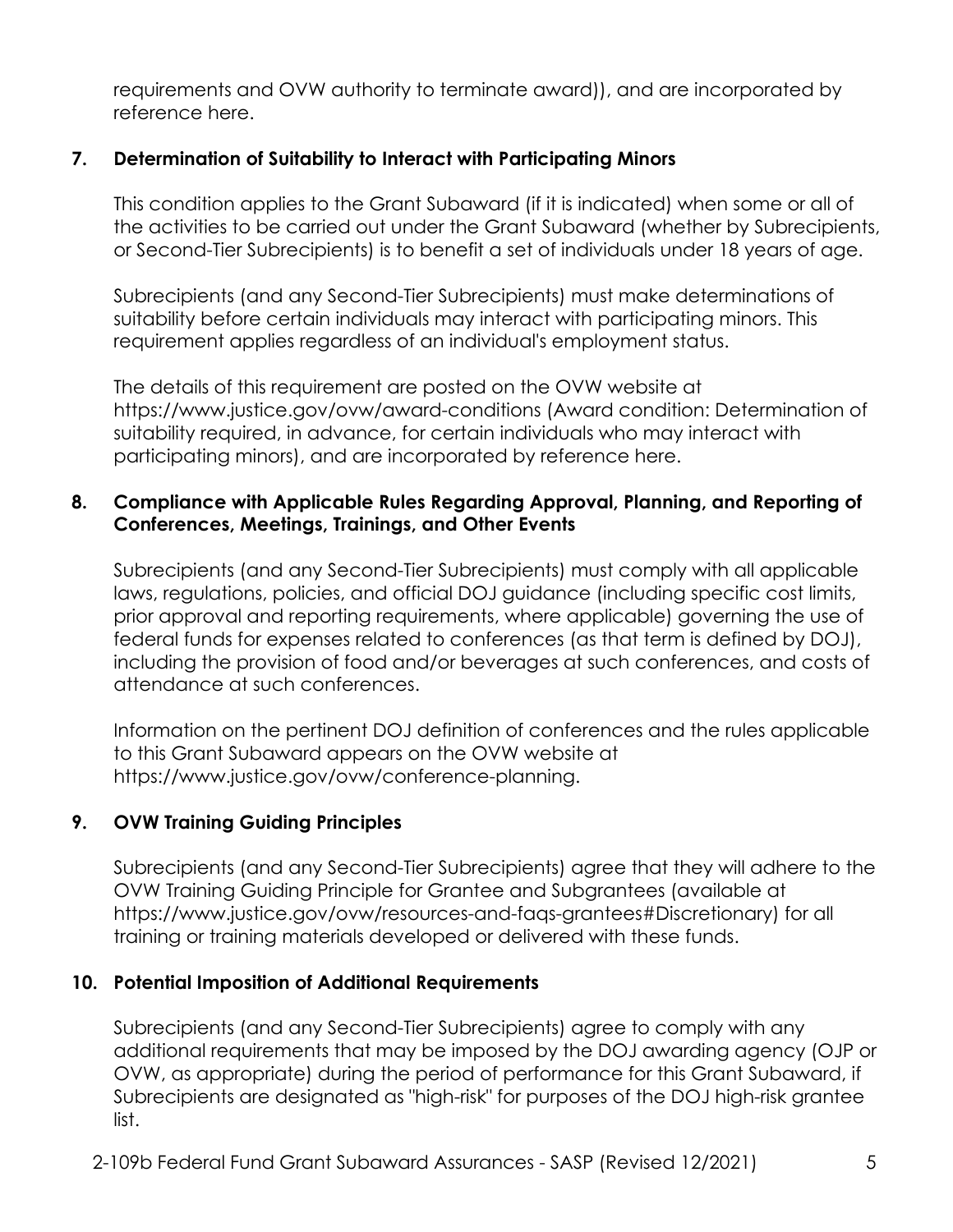#### **11. Compliance with DOJ Regulations Pertaining to Civil Rights and Nondiscrimination - 28 C.F.R. Part 42**

Subrecipients (and any Second-Tier Subrecipients) must comply with all applicable requirements of 28 C.F.R. Part 42, specifically including any applicable requirements in Subpart E of 28 C.F.R. Part 42 that relate to an equal employment opportunity program.

### **12. Compliance with DOJ Regulations Pertaining to Civil Rights and Nondiscrimination - 28 C.F.R. Part 38**

Subrecipients (and any Second-Tier Subrecipients) must comply with all applicable requirements of 28 C.F.R. Part 38.

Currently, among other things, 28 C.F.R. Part 38 includes rules that prohibit specific forms of discrimination on the basis of religion, a religious belief, a refusal to hold a religious belief, or refusal to attend or participate in a religious practice. Part 38, currently, also sets out rules and requirements that pertain to Subrecipient organizations (and any Second-Tier Subrecipient organizations) that engage in or conduct explicitly religious activities, as well as rules and requirements that pertain to Subrecipients (and any Second-Tier Subrecipients) that are faith-based or religious organizations.

### **13. Compliance with DOJ Regulations Pertaining to Civil Rights and Nondiscrimination - 28 C.F.R. Part 54**

Subrecipients (and any Second-Tier Subrecipients) must comply with all applicable requirements of 28 C.F.R. Part 54, that relate to nondiscrimination on the basis of sex in certain "educational programs."

#### **14. Restrictions on "lobbying" and Policy Development**

 and provision of information is consistent with the activities otherwise authorized In general, as a matter of federal law, federal funds awarded by OVW may not be used by Subrecipients (and any Second-Tier Subrecipients), either directly or indirectly, to support the enactment, repeal, modification, or adoption of any law, regulation, or policy, at any level of government, in order to avoid violation of 18 U.S.C. 1913. Subrecipients (or any Second-Tier Subrecipients) may, however, use federal funds to collaborate with and provide information to federal, state, local, tribal and territorial public officials and agencies to develop and implement policies and develop and promote state, local, or tribal legislation or model codes designed to reduce or eliminate domestic violence, dating violence, sexual assault, and stalking (as those terms are defined in 34 U.S.C. 12291(a)) when such collaboration under this grant program.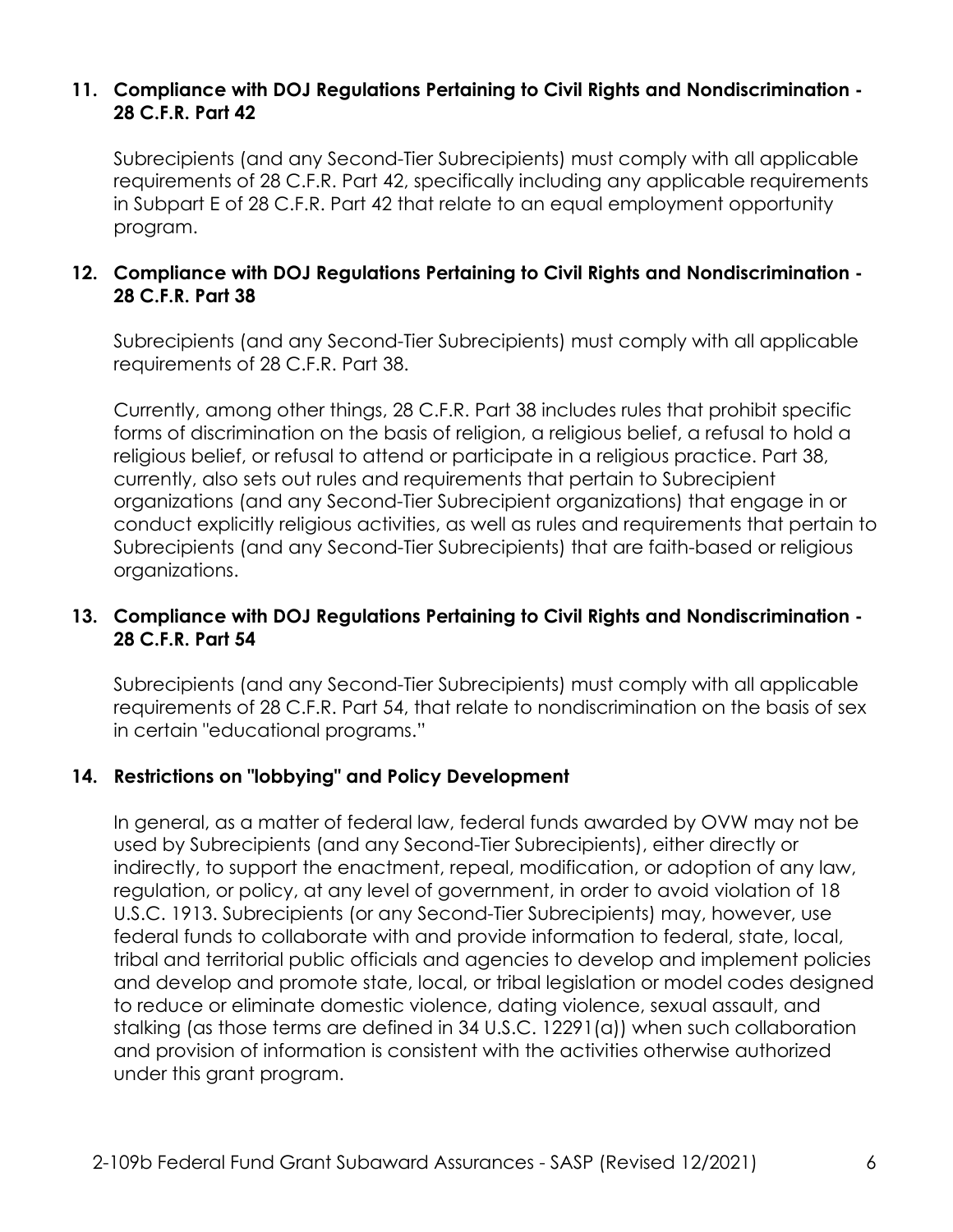Another federal law generally prohibits federal funds awarded by OVW from being used by Subrecipients (and any Second-Tier Subrecipients), to pay any person to influence (or attempt to influence) a federal agency, a Member of Congress, or Congress (or an official or employee of any of them) with respect to the awarding of a federal grant or cooperative agreement, subgrant, contract, subcontract, or loan, or with respect to actions such as renewing, extending, or modifying any such award. See 31 U.S.C. 1352. Certain exceptions to this law apply, including an exception that applies to Indian tribes and tribal organizations.

Should any question arise as to whether a particular use of federal funds by a Subrecipient (or any Second-Tier Subrecipient) would or might fall within the scope of these prohibitions, the Subrecipient is to contact Cal OES for guidance, and may not proceed without the express prior written approval of Cal OES.

### **15. Compliance with General Appropriations-law Restrictions on the use of Federal Funds**

Subrecipients (and any Second-Tier Subrecipients) must comply with all applicable restrictions on the use of federal funds set out in federal appropriations statutes. Pertinent restrictions, for each fiscal year, are set out at <https://www.justice.gov/ovw/award-conditions>(Award Condition: General appropriations-law restrictions on use of federal award funds), and are incorporated by reference here.

Should a question arise as to whether a particular use of federal funds by Subrecipients (and any Second-Tier Subrecipients) would or might fall within the scope of an appropriations or law restriction, Subrecipients are to contact Cal OES for guidance, and may not proceed without the express prior written approval of Cal OES.

### **16. Reporting Potential Fraud, Waste, and Abuse, and Similar Misconduct**

Subrecipients (and any Second-Tier Subrecipients) must promptly refer to Cal OES any credible evidence that a principal, employee, agent, Subrecipient, contractor, subcontractor, or other person has, in connection with funds under this Grant Subaward-- (1) submitted a claim that violates the False Claims Act; or (2) committed a criminal or civil violation of laws pertaining to fraud, conflict of interest, bribery, gratuity, or similar misconduct.

Potential fraud, waste, abuse, or misconduct involving or relating to funds under this Grant Subaward should must also be reported to Cal OES. Additional information is available from the DOJ OIG website at [https://oig.justice.gov/hotline.](https://oig.justice.gov/hotline)

#### **17. Restrictions and Certifications Regarding Non-disclosure Agreements and Related Matters**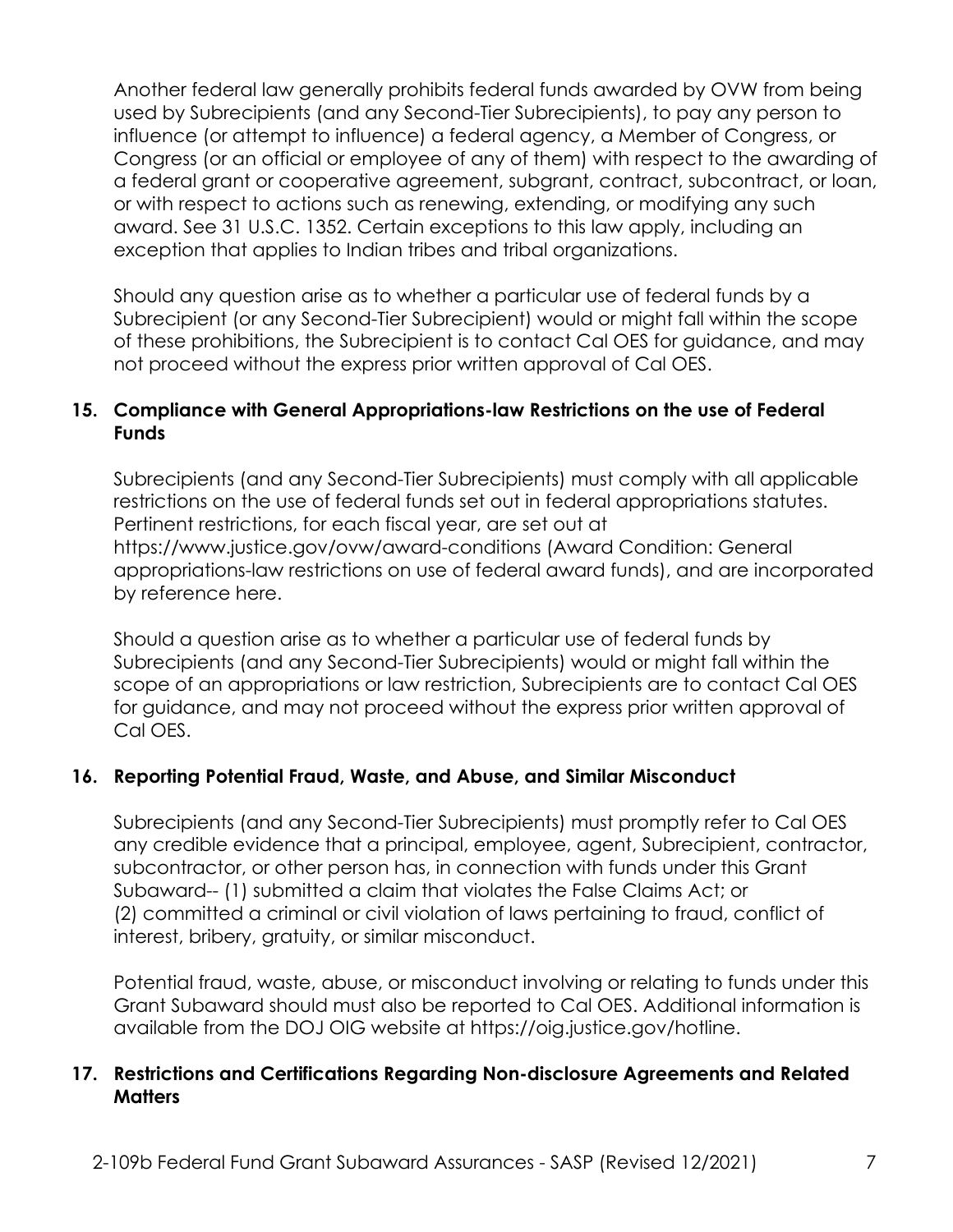purports to prohibit or restrict, the reporting (in accordance with law) of waste, fraud, No Subrecipients (and any Second-Tier Subrecipients) under this Grant Subaward, or entity that receives a procurement contract or subcontract with any funds under this Grant Subaward, may require any employee or contractor to sign an internal confidentiality agreement or statement that prohibits or otherwise restricts, or or abuse to an investigative or law enforcement representative of a federal department or agency authorized to receive such information.

The foregoing is not intended, and shall not be understood by the agency making this Grant Subaward, to contravene requirements applicable to Standard Form 312 (which relates to classified information), Form 4414 (which relates to sensitive compartmented information), or any other form issued by a federal department or agency governing the nondisclosure of classified information.

- a. In accepting this Grant Subaward, Subrecipients (and any Second-Tier Subrecipients):
	- 1) Represent that they neither require, nor have required, internal confidentiality agreements or statements from employees or contractors that currently prohibit or otherwise currently restrict (or purport to prohibit or restrict) employees or contractors from reporting waste, fraud, or abuse as described above; and
	- 2) Certify that, if they learn, or are notified, that they have, or have been, requiring their employees or contractors to execute agreements or statements that prohibit or otherwise restrict (or purport to prohibit or restrict), reporting of waste, fraud, or abuse as described above, they will immediately stop any further obligations of Grant Subaward funds, will provide prompt written notification to Cal OES, and will resume (or permit resumption of) such obligations only if expressly authorized to do so by Cal OES.
- b. If Subrecipients are authorized under this award to make Second-Tier Subawards, procurement contracts, or both:
	- 1) Subrecipients represent that:
		- a) No other entity (whether through a Second-Tier Subaward ("subgrant"), procurement contract, or subcontract under a procurement contract) that they pass funds to either requires or has required internal confidentiality agreements or statements from employees or contractors that currently prohibit or otherwise currently restrict (or purport to prohibit or restrict) employees or contractors from reporting waste, fraud, or abuse as described above; and
		- b) Appropriate inquiry has been made, or otherwise Subrecipients have an adequate factual basis, to support this representation; and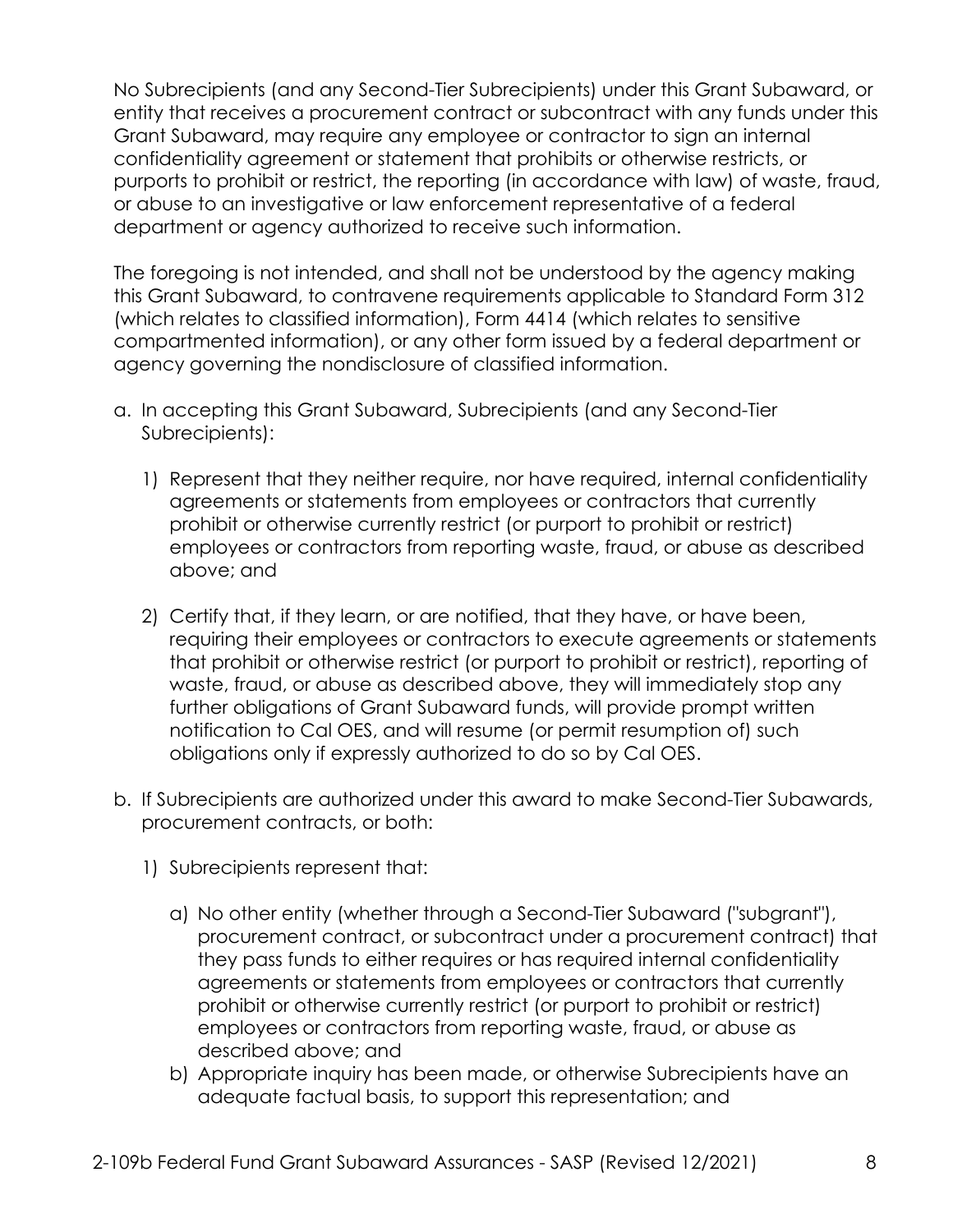2) If learned or notified that any Second-Tier Subrecipient, contractor, or subcontractor entity that receives funds under this Grant Subaward is, or has been, requiring its employees or contractors to execute agreements or statements that prohibit or otherwise restrict (or purport to prohibit or restrict), reporting of waste, fraud, or abuse as described above, they will immediately stop any further obligations of Grant Subaward funds to or by that entity, will provide prompt written notification to Cal OES, and will resume (or permit resumption of) such obligations only if expressly authorized to do so by Cal OES.

### **18. Compliance with 41 U.S.C. 4712 (including prohibitions on reprisal; notice to employees)**

Subrecipients (and any Second-Tier Subrecipients) must comply with, and are subject to, all applicable provisions of 41 U.S.C. 4712, including all applicable provisions that prohibit, under specified circumstances, discrimination against an employee as reprisal for the employee's disclosure of information related to gross mismanagement of a federal grant, a gross waste of federal funds, an abuse of authority relating to a federal grant, a substantial and specific danger to public health or safety, or a violation of law, rule, or regulation related to a federal grant.

Subrecipients (and any Second-Tier Subrecipients) also must inform their employees, in writing (and in the predominant native language of the workforce), of employee rights and remedies under 41 U.S.C. 4712.

### **19. Encouragement of Policies to Ban Text Messaging while Driving**

 of performing work funded by this Grant Subaward, and to establish workplace Pursuant to Executive Order 13513, "Federal Leadership on Reducing Text Messaging While Driving," 74 Fed. Reg. 51225 (October 1, 2009), the DOJ encourages Subrecipients (and any Second-Tier Subrecipients) to adopt and enforce policies banning employees from text messaging while driving any vehicle during the course safety policies and conduct education, awareness, and other outreach to decrease crashes caused by distracted drivers.

### **20. Compliance with Statutory and Regulatory Requirements**

Subrecipients (and any Second-Tier Subrecipients) agree to comply with all relevant statutory and regulatory requirements, which may include, among other relevant authorities, the Violence Against Women Act of 1994, P.L. 103-322, the Violence Against Women Act of 2000, P.L. 106-386, the Violence Against Women and Department of Justice Reauthorization Act of 2005, P.L. 109-162, the Violence Against Women Reauthorization Act of 2013, P.L. 113-4, the Omnibus Crime Control and Safe Streets Act of 1968, 34 U.S.C. 10101 et seq., and OVW's implementing regulations at 28 C.F.R. Part 90.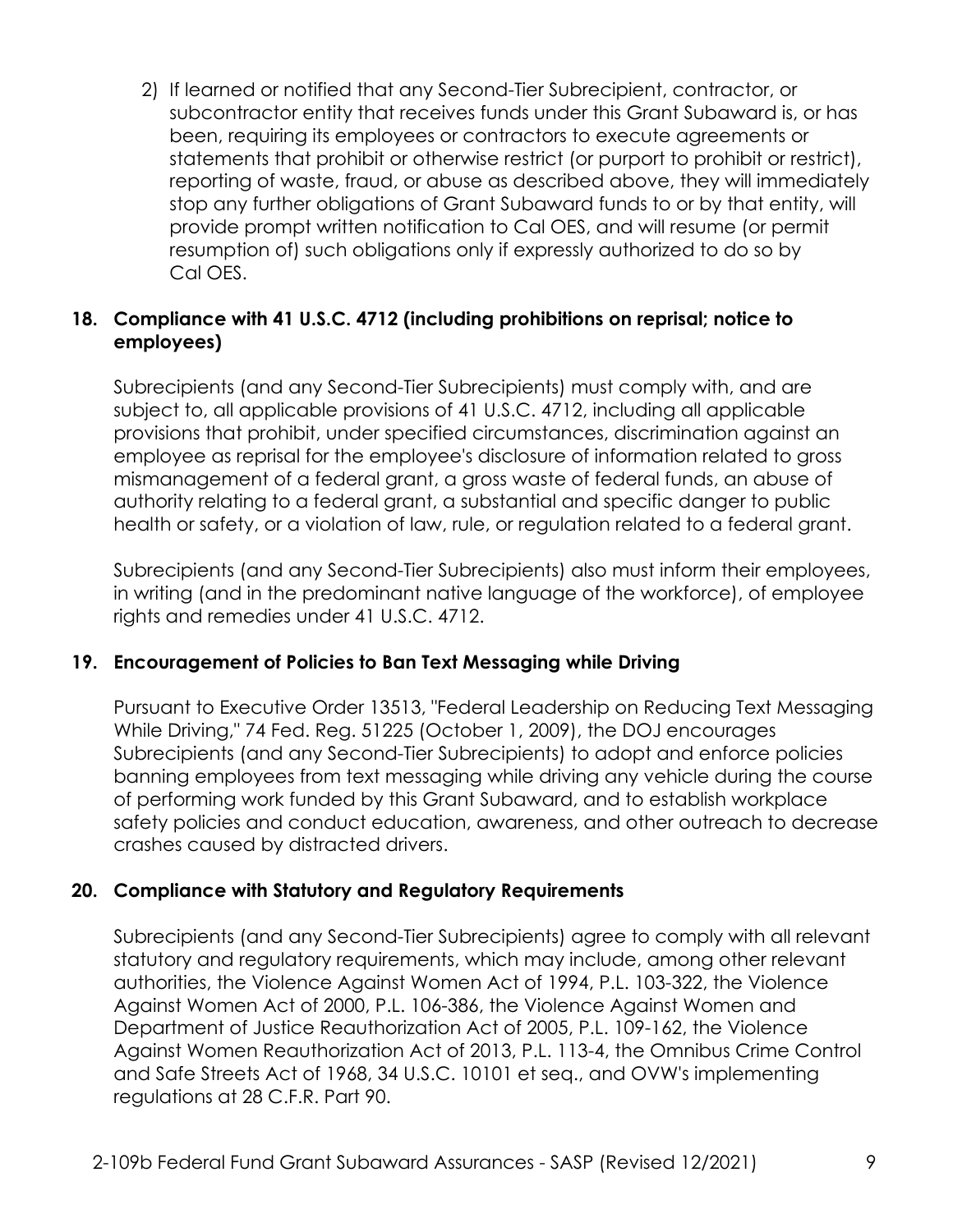## **21. VAWA 2013 Nondiscrimination Condition**

Subrecipients (and any Second-Tier Subrecipients) acknowledge that 34 U.S.C. 12291(b)(13) prohibits Subrecipients of OVW awards from excluding, denying benefits to, or discriminating against any person on the basis of actual or perceived race, color, religion, national origin, sex, gender identity, sexual orientation, or disability in any program or activity funded in whole or in part by OVW. Subrecipients may provide sex-segregated or sex-specific programming if doing so is necessary to the essential operations of the program, so long as the Subrecipient provides comparable services to those who cannot be provided with the sex-segregated or sex-specific programming. The Subrecipient (and any Second-Tier Subrecipient) agrees that it will comply with this provision.

### **22. Misuse of Award Funds**

Subrecipients (and any Second-Tier Subrecipients) understand and agree that misuse of award funds may result in a range of penalties, including suspension of current and future funds, suspension or debarment from federal grants, recoupment of monies provided under an award, and civil and/or criminal penalties.

### **23. Confidentiality and Information Sharing**

 the OVW website at [https://www.justice.gov/ovw/resources-and-faqs-grantees.](https://www.justice.gov/ovw/resources-and-faqs-grantees) Subrecipients (and any Second-Tier Subrecipients) agree to comply with the provisions of 34 U.S.C. 12291(b)(2), nondisclosure of confidential or private information, which includes creating and maintaining documentation of compliance, such as policies and procedures for release of victim information. The Subrecipient (and any Second-Tier Subrecipient) also agrees to comply with the regulations implementing this provision at 28 CFR 90.4(b) and "Frequently Asked Questions (FAQs) on the VAWA Confidentiality Provision (34 U.S.C. 12291(b)(2))" on

#### **24. Activities that Compromise Victim Safety and Recovery or Undermine Offender Accountability**

Subrecipients (and any Second-Tier Subrecipients) agree that Grant Subaward funds will not support activities that compromise victim safety and recovery or undermine offender accountability, such as: procedures or policies that exclude victims from receiving safe shelter, advocacy services, counseling, and other assistance based on their actual or perceived sex, age, immigration status, race, religion, sexual orientation, gender identity, mental health condition, physical health condition, criminal record, work in the sex industry, or the age and/or sex of their children; procedures or policies that compromise the confidentiality of information and privacy of persons receiving OVW-funded services; procedures or policies that impose requirements on victims in order to receive services (e.g., seek an order of protection, receive counseling, participate in couples' counseling or mediation, report to law enforcement, seek civil or criminal remedies, etc.); procedures or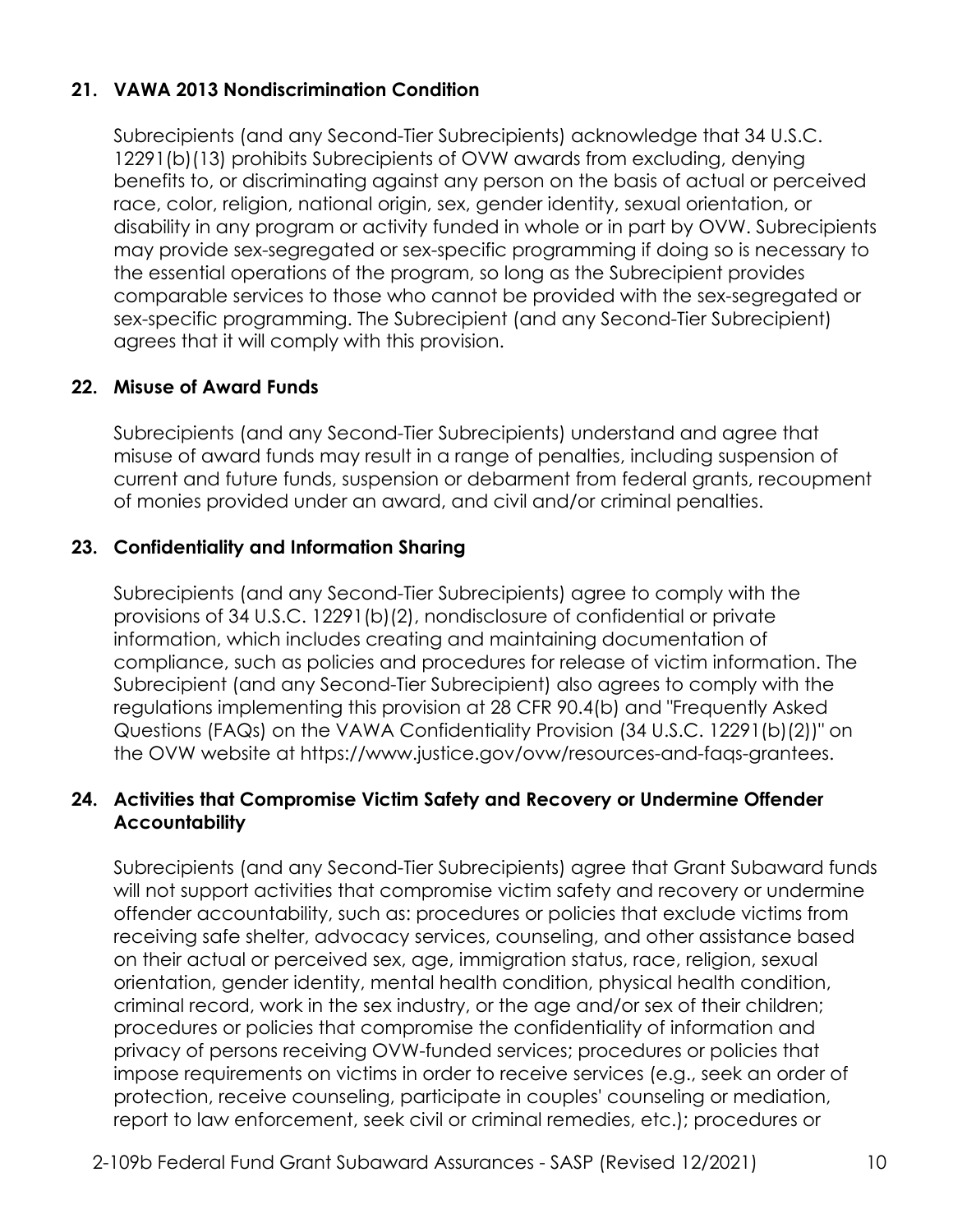policies that fail to ensure service providers conduct safety planning with victims; project design and budgets that fail to account for the access needs of participants with disabilities and participants who have limited English proficiency or are Deaf or hard of hearing; or any other activities outlined in the solicitation or companion guide under which the application was submitted.

### **25. Policy for Response to Workplace-related Incidents of Sexual Misconduct, Domestic Violence, and Dating Violence**

Subrecipients (and any Second-Tier Subrecipients) must have a policy, or issue a policy within 270 days of the award date, to address workplace-related incidents of sexual misconduct, domestic violence, and dating violence involving an employee, volunteer, consultant, or contractor. The details of this requirement are posted on the OVW website at<https://www.justice.gov/ovw/award-conditions>(Award Condition: Policy for response to workplace-related sexual misconduct, domestic violence, and dating violence), and are incorporated by reference here.

### **26. Performance Progress Reports and Final Report Submission**

Subrecipients agree to submit an annual report that includes: a) an assessment of whether stated goals and objectives were achieved; b) information on the effectiveness of activities carried out with grant funds, including the number of persons served and the number of persons seeking services who could not be served; and c) such other information as OVW may prescribe. Subrecipients must use the designated forms and/or systems made available by OVW for performance reporting, which identify the information that Subrecipients must collect and report as a condition of receiving funding under this award

#### **27. Publications Disclaimer for Sexual Assault Services Formula Subrecipients**

Subrecipients (and any Second-Tier Subrecipients) agree that all materials and publications (written, web-based, audio-visual, or any other format) resulting from subaward activities shall contain the following statement: "This project was supported by Subgrant No. \_\_\_\_\_\_\_\_\_\_\_\_\_\_\_\_\_\_\_\_ awarded by the state administering office for the Office on Violence Against Women, U.S. Department of Justice's Sexual Assault Services Formula Grant Program. The opinions, findings, conclusions, and recommendations expressed in this publication/program/exhibition are those of the author(s) and do not necessarily reflect the views of the state or the U.S. Department of Justice."

#### **28. Copyrighted Works**

Pursuant to 2 C.F.R. 200.315(b), Subrecipients (and any Second-Tier Subrecipients) may copyright any work that is subject to copyright and was developed, or for which ownership was acquired, under this award. OVW reserves a royalty-free, nonexclusive, and irrevocable right to reproduce, publish, or otherwise use the work,